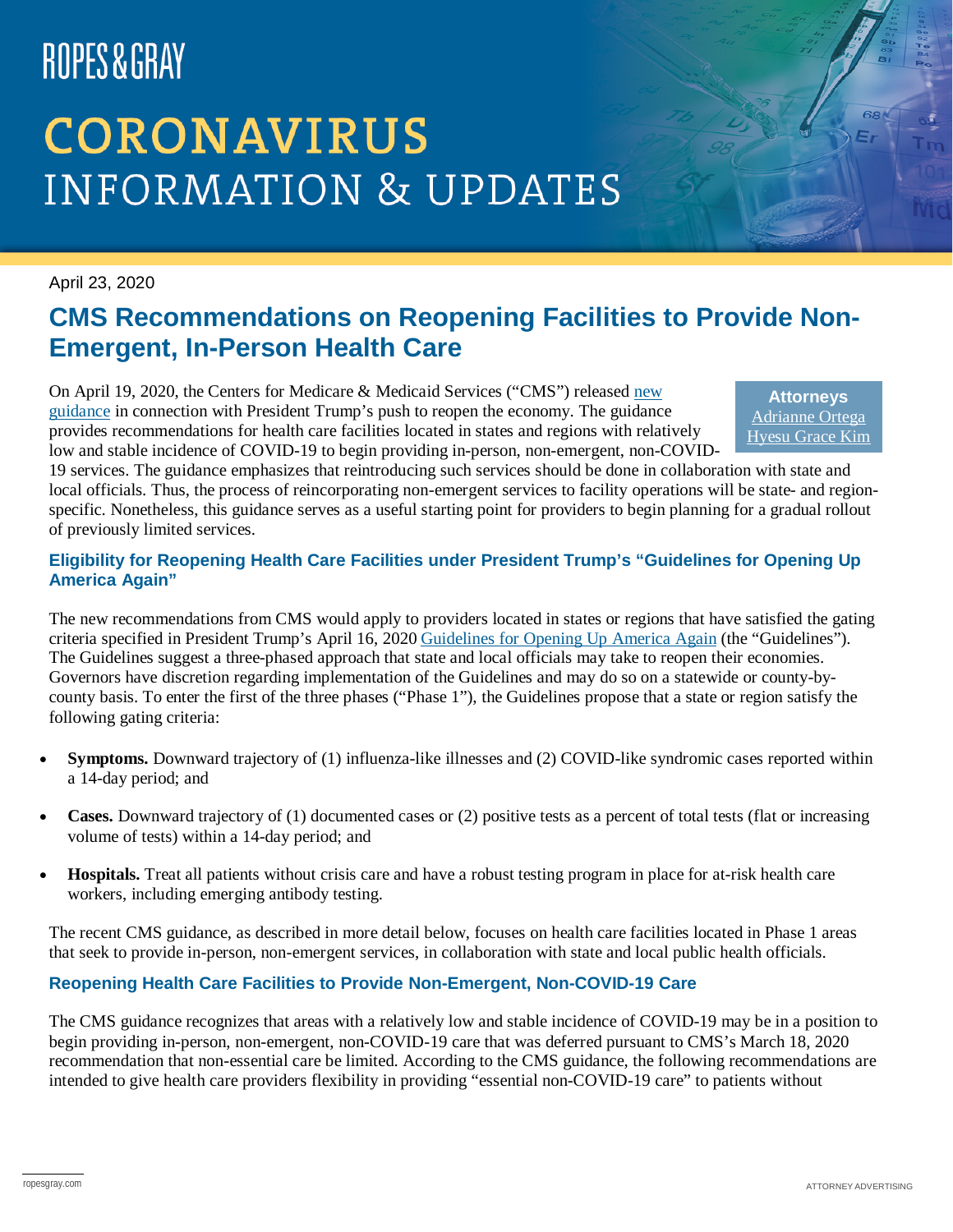## ROPES&GRAY

# **CORONAVIRUS INFORMATION & UPDATES**

symptoms of COVID-19 and to resume "clinically necessary care for patients with non-COVID-19 needs or complex chronic disease management requirements."

### • **General Considerations**

- o Coordinate with state and local public health officials to evaluate the incidence of and trends for COVID-19 in the area where the in-person care is being considered.
- o Evaluate the necessity of the care, based on clinical needs. Priority should be given to surgical or procedural care and management of high-complexity chronic diseases. Certain preventive services may also be considered highly necessary.
- o Establish non-COVID care ("NCC") areas at which the non-emergent, non-COVID-19 care may be furnished. Such areas should have controls in place to reduce the risk of COVID-19 exposure, such as patient screening for COVID-19 symptoms and routine screening of staff who would enter the area.
- o Ensure the availability of sufficient resources (*e.g.*, Personal Protective Equipment ("PPE"), workforce, facilities, supplies, testing, post-acute care) across phases of care, such that the provision of non-emergent care does not jeopardize surge capacity.

#### • **Personal Protective Equipment**

- o Health care providers and staff should wear surgical face masks at all times, consistent with the Centers for Disease Control and Prevention ("CDC") recommendations for universal source control. Staff involved in procedures involving increased risk of aerosol transmission should use appropriate respiratory protection. Facilities should make every effort to conserve PPE.
- o Require patients to wear a cloth face covering or surgical mask.

#### • **Workforce Availability**

- o Routinely screen staff for COVID-19 symptoms. Symptomatic individuals should be tested and quarantined.
- o Staff working in NCC areas should not rotate into zones that treat COVID-19 patients.
- o Maintain staffing levels in the community that are sufficient to cover a potential surge in COVID-19 cases.

#### • **Facility Considerations**

o Before providing in-person, non-emergent care, facilities should establish NCC areas. Such areas should be separated from others, to the extent possible, and have controls in place to reduce the risk of COVID-19 exposure. For example, a facility could set up an NCC zone in a separate building or designate certain rooms/floors as NCC areas with an entrance separate from other COVID-19 areas to minimize crossover.